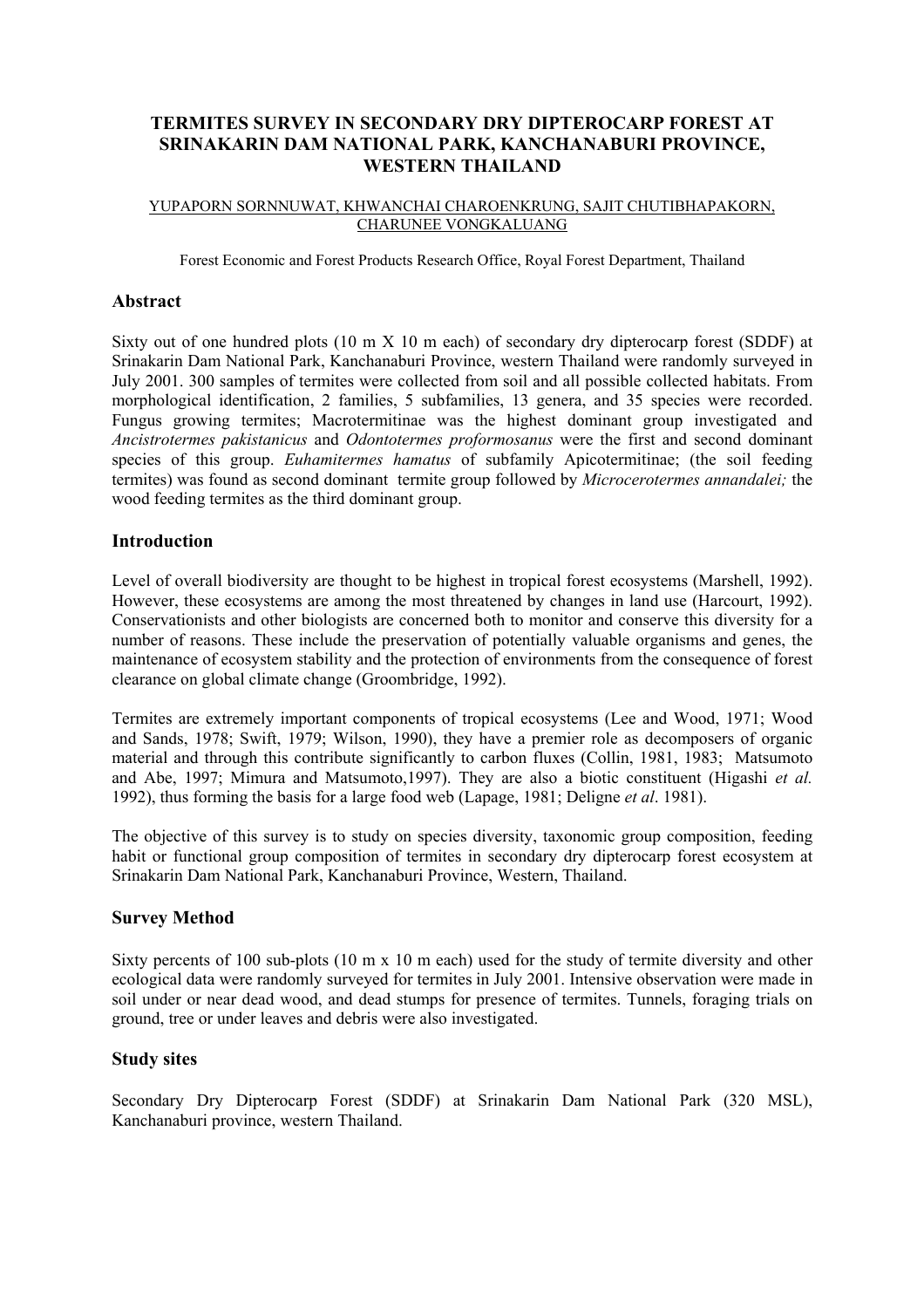## **Result and Discussion**

Termite genera and species classified by their morphological characteristic using the systematic keys of Ahmad, 1965; Morimoto, 1973; Tho, 1992). Results showed in Table 1 and Figure 1-3 revealed that totally 35 species belong to 2 families 5 subfamilies and 13 genera. Termite nests or habitats were classified into 4 types; nests with in wood (IW), arboreal nests (A), epigeous nests (E) and subterranean nests (S). Termite in subterranean nests were dominant in the number of species in the secondary dry dipterocarp forest at Srinakarin Dam National Park, Kanchanaburi Province, but no arboreal nests was observed in this area.

Taxonomic group composition of termites were classified into 5 groups; Macrotermitinae showed the highest in species composition (19 sp.), though Termitinae (8 sp.), Nasutitermitinae (4 sp.), Apicotermitinae (3 sp.) and Coptotermitinae (1sp.) were conspicuous (Figure 1). The structure of termite community is influenced not only by present environmental factors but also vegetation types and geological history (Eggleton, 2000).

Functional group composition of termites showed in Figure 2 were classified into 3 groups; wood and leave or fungus feeder (W&L); soil and humus feeder (S&H); wood feeder (W). The abundance of each feeding group provides useful information on the function of termites in an ecosystem. Three major groups (W&L; S&H; W) seem to play different roles in decomposition processes (Wood and Sand 1978; Tayasu et al., 1997; Tayasu et al., 1998; Sugimoto et al., 1998). A unique symbiotic association with prokaryotic and eukaryotic microorganisms in termite gut is one of the powerful candidates for screening the interesting or novel enzymes, which involve in the degradation of lignocellulosic compounds. In SDDF ecosystem at Srinakarin National Park the wood and leave or fungus feeder (19 sp.) found to be the dominant feeding group recorded in this area, they are the most important termite groups which play an important role in the process of litter decomposition with higher weight specific consumption rates than other termite groups (Collin, 1981, 1983). They also play an important role in turnover of organic matter and improvement of soil fertility (Krishna and Weesner, 1969,1970).

Among 4 genera in Macrotermitinae or the fungus growing termites which can produce termitomyces mushroom, *Ancistrotermes* showed the highest frequency recorded (54.5%) followed by *Odontotermes* (25.3%) *Macrotermes* (10.3 %) and *Microtermes* (9.9 %), respectively (Figure 3).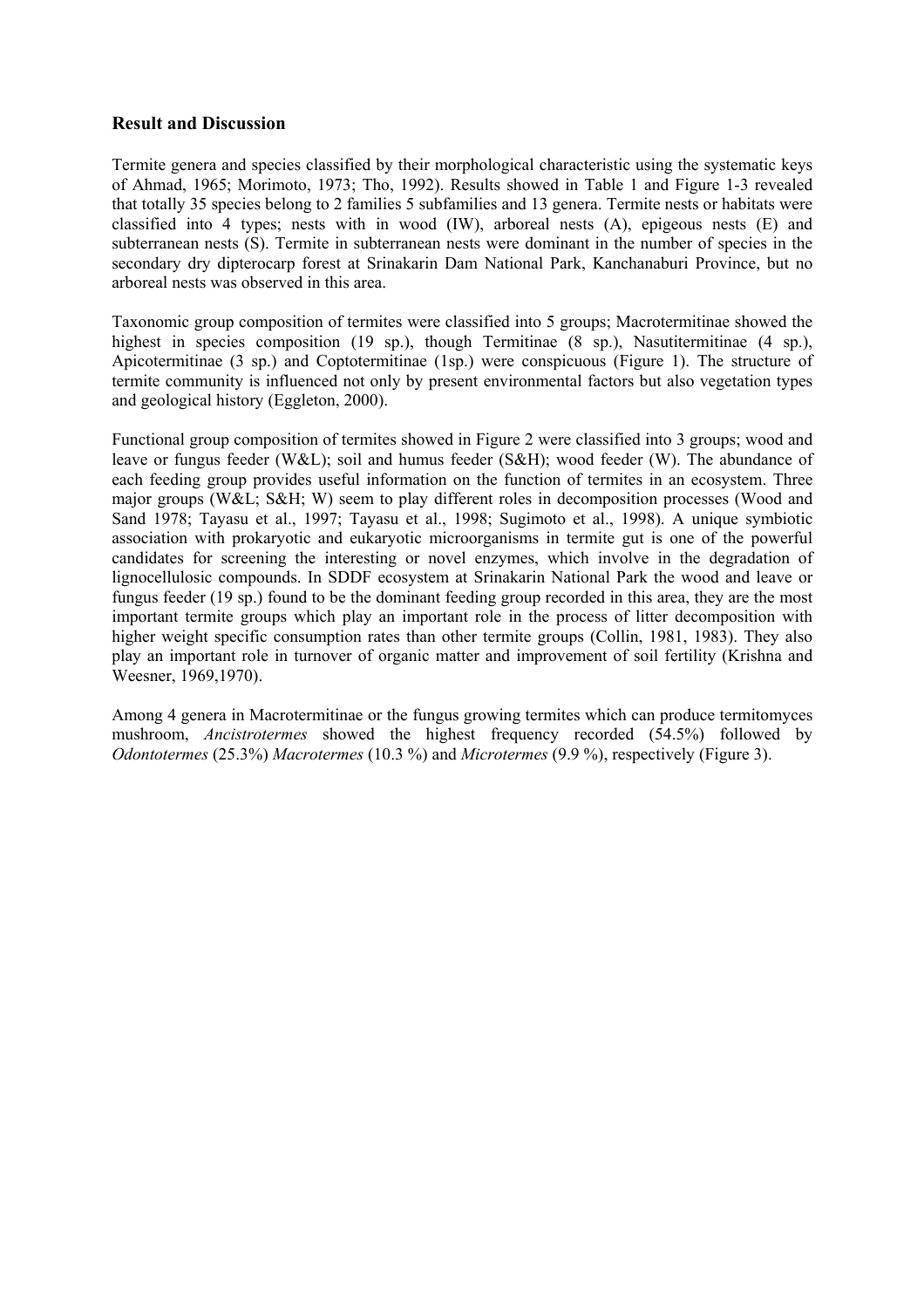| Termite Genus and Species                            |                     | habitat |                       |                        | Food      |                       |                        |
|------------------------------------------------------|---------------------|---------|-----------------------|------------------------|-----------|-----------------------|------------------------|
| (2F, 5SF, 13G, 35SP)                                 | IW                  | A       | E                     | S                      | W         | W&L                   | S/H                    |
| 1. F Rhinotermitidae (1G, 1SP)                       |                     |         |                       |                        |           |                       |                        |
| 1.1 SF Coptotermitinae (1G, 1SP)                     |                     |         |                       |                        |           |                       |                        |
| 1. Coptotermes havilandi                             |                     |         |                       | $\bf{O}$               | $\bullet$ |                       |                        |
| 2. F Termitidae (12G, 34SP)                          |                     |         |                       |                        |           |                       |                        |
| 2.1 SF Macrotermitinae (4G, 19SP)                    |                     |         |                       |                        |           |                       |                        |
| 2. Macrotermes gilvus                                |                     |         | ♦                     |                        |           | $\bullet$             |                        |
| 3. Macrotermes chaiglomi                             |                     |         | $\bullet$             |                        |           | $\bullet$             |                        |
| 4. Microtermes obesi                                 |                     |         |                       | ✿                      |           | $\bullet$             |                        |
| 5. Ancistrotermes pakestanicus                       |                     |         |                       | $\boldsymbol{\omega}$  |           | $\bullet$             |                        |
| 6. Odontotermes proformosanus                        |                     |         |                       | $\bullet$              |           | $\bf{O}$              |                        |
| 7. Odontotermes formosanus                           |                     |         |                       | $\bf{O}$               |           | ♦                     |                        |
| 8. Odontotermes longignathus                         |                     |         |                       | $\bullet$              |           | $\bf{O}$              |                        |
| 9. Odontotermes feae                                 |                     |         |                       | $\boldsymbol{\omega}$  |           | $\boldsymbol{\omega}$ |                        |
| 10. Odontotermes takensis                            |                     |         |                       | $\bullet$              |           | ♦                     |                        |
| 11. Odontotermes maesodensis                         |                     |         |                       | $\bf{O}$               |           | ♦                     |                        |
| 12. Odontotermes sp.2                                |                     |         |                       | $\boldsymbol{\omega}$  |           | $\bullet$             |                        |
| 13. Odontotermes sp.3                                |                     |         |                       | $\bullet$              |           | $\boldsymbol{\omega}$ |                        |
| 14. Odontotermes sp. 5                               |                     |         |                       | $\bullet$              |           | $\bullet$             |                        |
| 15. Odontotermes sp. 8                               |                     |         |                       | $\bullet$              |           | $\bf{O}$              |                        |
| 16. Odontotermes sp. 10                              |                     |         |                       | $\boldsymbol{\omega}$  |           | ♦                     |                        |
| 17. Odontotermes sp. 11                              |                     |         |                       | $\bullet$              |           | $\boldsymbol{\omega}$ |                        |
| 18. Odontotermes sp. 12                              |                     |         |                       | $\boldsymbol{\omega}$  |           | $\bullet$             |                        |
| 19. Odontotermes sp. 13                              |                     |         |                       | $\bullet$              |           | $\bullet$             |                        |
| 20. Odontotermes sp. 16                              |                     |         |                       | $\bullet$              |           | $\bullet$             |                        |
| 2.2 SF Apicotermitinae (2G, 3SP)                     |                     |         |                       |                        |           |                       |                        |
| 21. Euhamitermes sp.                                 |                     |         |                       | $\boldsymbol{\omega}$  |           |                       | ✿                      |
| 22. Speculitermes macrodentatus                      |                     |         |                       | $\bullet$              |           |                       | ✿                      |
| 23. Speculitermes sp.                                |                     |         |                       | $\bullet$              |           |                       | $\bullet$              |
| 2.3 SF Termitinae (4G, 8SP)                          |                     |         |                       |                        |           |                       |                        |
| 24. Globitermes sulphureus                           | $\bf{O}$            |         | ♦                     |                        | ✿         |                       |                        |
| 25. Microcerotermes minutus                          | $\bf{O}$            |         | ♦                     |                        | ♦         |                       |                        |
| 26. Microcerotermes annandalei                       | ♦                   |         | ✿                     |                        | ♦         |                       |                        |
| 27. Microcerotermes sp.1                             | $\ddot{\mathbf{c}}$ |         | $\bullet$             |                        | $\bullet$ |                       |                        |
| 28. Dicuspiditermes garthwaitei                      |                     |         | $\boldsymbol{\omega}$ | ✿                      |           |                       | ♦                      |
| 29. Pericapritermes sp.E                             |                     |         |                       | $\bullet$<br>$\bullet$ |           |                       | $\bullet$              |
| 30. Pericapritermes sp.F                             |                     |         |                       | $\bullet$              |           |                       | $\bullet$<br>$\bullet$ |
| 31. Pericapritermes sp.G                             |                     |         |                       |                        |           |                       |                        |
| 2.4 SF Nasutitermitinae (2G, 4SP)                    | $\bf{O}$            |         |                       | $\bullet$              | $\bf{O}$  |                       |                        |
| 32. Nasutitermes dimorphus                           |                     |         |                       | $\bullet$              |           |                       | ♦                      |
| 33. Nasutitermes perpavus<br>34. Bulbitermes prabhae |                     |         |                       | $\bullet$              | ??        |                       | ??                     |
| 35. Bulbitermes sp.                                  |                     |         |                       | $\bullet$              | ??        |                       | ??                     |
|                                                      |                     |         |                       |                        |           |                       |                        |

TABLE 1 Termite genera and species from Srinakarin Dam National Park classified by their food and habitat.

Habitat : IW = In wood,  $A =$  Arboreal,  $E =$  Epigeal,  $S =$  Subterranean Food :  $W = Wood$ ,  $W&L = Wood$  and Leave,  $S/H = Solid$  or humus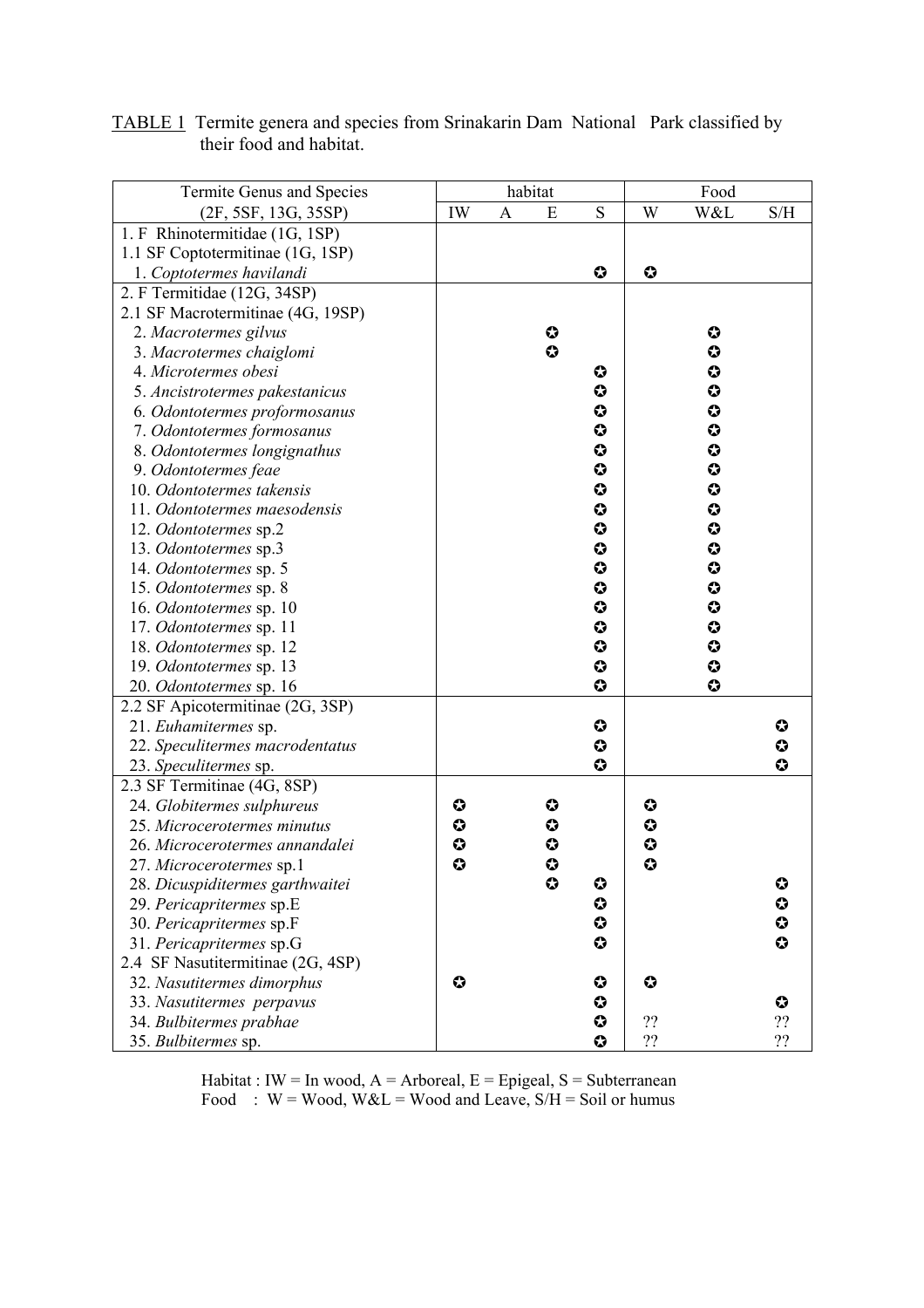

Figure 1 Taxonomic group composition of termites (number of species) in secondary dry dipterocarp forest at Srinakarin Dam National Park.



Figure 2 Functional group composition of termites (number of species) in secondary dry dipterocarp forest at Srinakarin Dam National Park



Figure 3 Frequency of termite genera in Macrotermitinae group recorded in secondary dry dipterocarp forest at Srinakarin Dam National Park.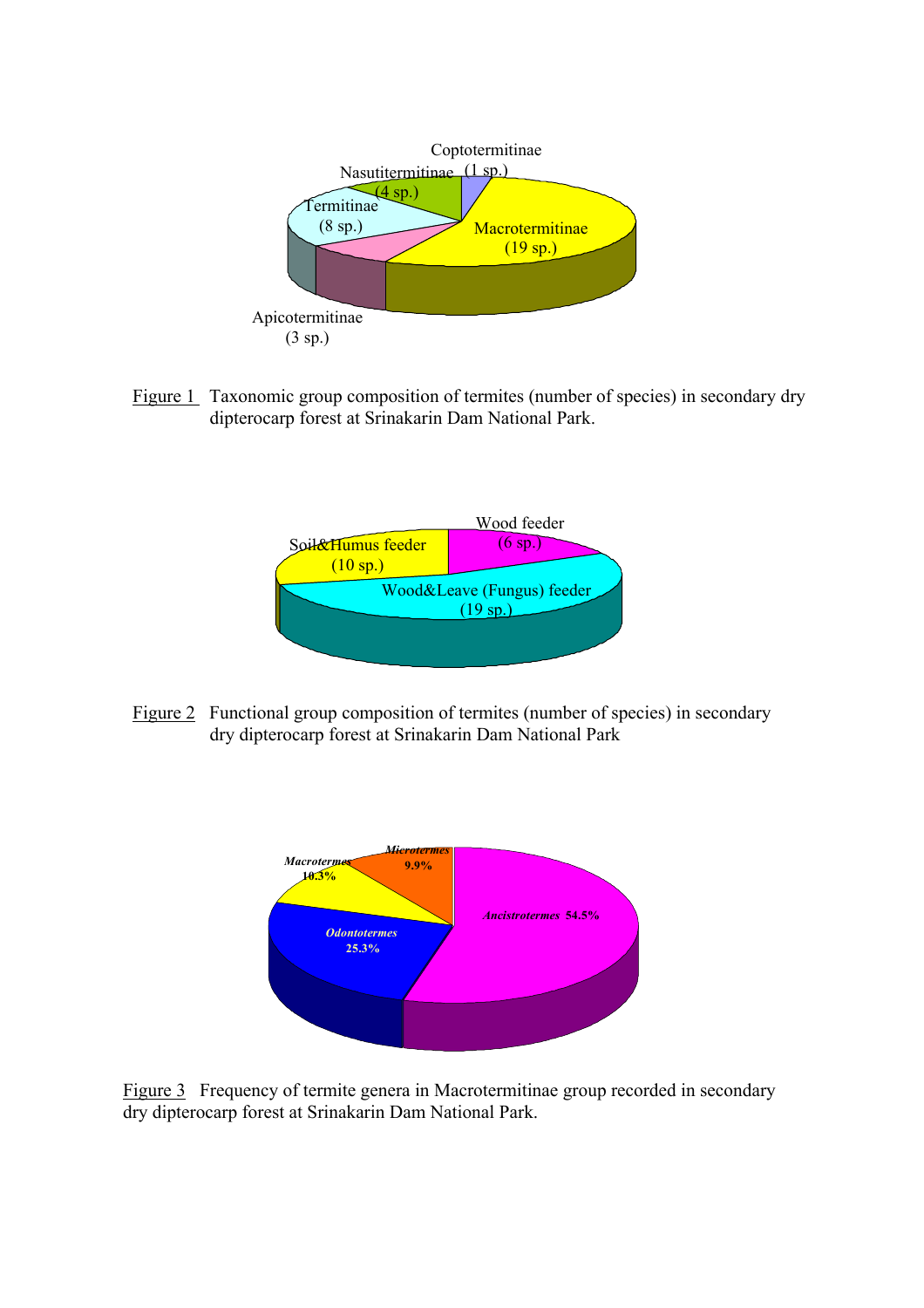#### **References**

Ahmad, M. (1965) Termites of Thailand. Bull. Amer. Mus. Nat. Hist. 131 : 1-111.

Breznak, J.A. and Brune, A. (1994) Annual Review of Entomology 39, 453-487.

Brain, M.V. (1993) *Social Insects*. Chapman & Hall, London.

Collins, N,M, (1981) Oecologia 51, 339-389.

Collins, N.M. (1983) in : Sutton, S.L., Whitmore, T.C. and Chadwick, A.C. (eds.) *Tropical Rain Forest : Ecology and Management*. Blackwell, Oxford. pp. 381-412.

Deligne, J.A., Quennedey, A.C. and Blum, M.S. (1981) in : Hermann, H.R. (ed.) *Social Insects*. Vol.2 Academic Press, New York. pp. 1-76.

Eggleton, P. (2000) in T. Abe, D.E. Bignell and M. Higashi (eds.) Termites : Evolutions, Sociality Symbioses, Ecology. Kluwer Academic Publishes, Dordrecht, pp. 25-51.

Groombridge, B. (ed.) (1992) Global Biodiversity. Chapman & Hall, London.

Glover, P.E., Trump, E.C. and Wateridge, L.E.D. (1964) Ecology 52, 367-377.

Harcourt, C. (1992) Tropical moist forests. *In* B. Groombridge (ed.). Global Biodiversity. pp. 256- 275. Chapman & Hall, London.

Higashi, M., Abe, T. and Burns, T.P. (1992) Biological science 249, 303-308.

Krishna, K. and Weesner, F.M. (1969) Biology of Termites, Vol.1 Academic Press, New York.

Krishna, K. and Weesner, F.M. (1970) Biology of Termites, Vol.2 Academic Press, New York.

Lapage, M.G. (1981) Insects Sociaux 28, 247-262.

Lawton, J.H. (1994) Oikos 71, 367-374.

Lee, K.E. and Wood, T.G. (1971) Termites and soils, Academic Press, New York.

Marshall, A.G. (1992) The Royal Societies south-east Asian rain forest programme : an introduction. Phil. Trans. R. Soc., B 335, 327-330.

Matsumoto, T. and Abe, T. (1979) Oecologia 38, 261-274.

Miura, T. and Matsumoto, T. (1997) in : Kirtibutr, N. and Abe, T. (eds) Biology and ecology of termites. International field Biology course in Western Pacific and Asia III: Thailand Tropical Forest. pp. 51-54.

Morimoto, K. (1973) Termite from Thailand. Bull. Gov. For. Exp. Sta. (Japan). 257 : 57-80.

Pearce, M.J. (1999) *Termites:Biology and Pest Management*. CAB International, London.

Sugimoto, A., T. Inoue, I. Tayasu, L.R. Miller, S. Takeichi and T. Abe (1998) Research. B, 241-257.

Swift, M.J., Heal, O.W. and Anderson, J.M. (1979) *Decomposition in Terrestial Ecosystem*. Blackwell Scientific, Oxford.